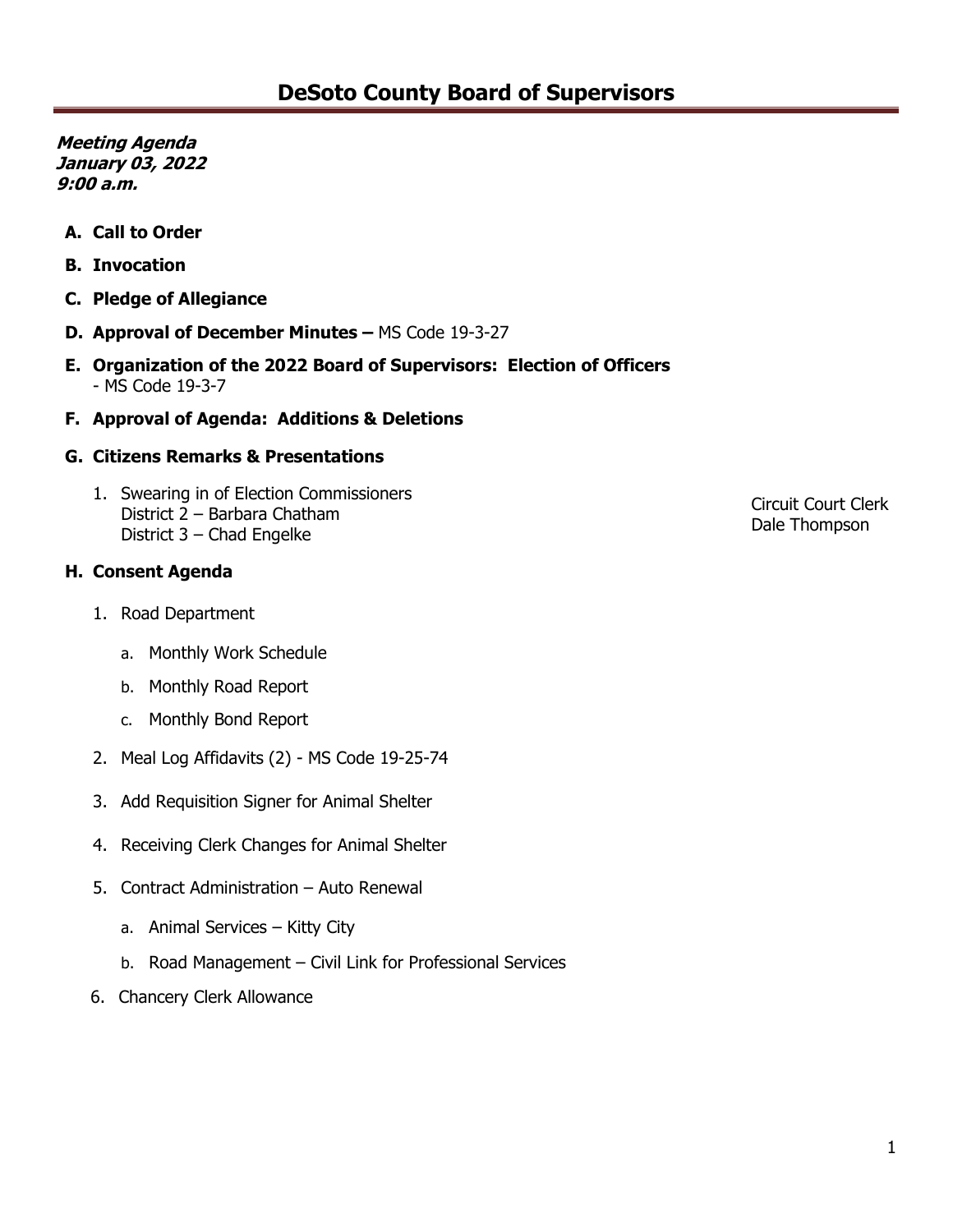**Meeting Agenda January 03, 2022 9:00 a.m.**

### **I. 2021 Appointments by the Board of Supervisors**

- 1. Yearly Appointments and the state of Supervisors Board of Supervisors
	- a. Board Attorney MS Code 19-3-47
	- b. County Administrator MS Code 19-4-1
	- c. Comptroller MS Code 19-3-61
	- d. County Engineer MS Code 65-9-13, 65-9-14, & 65-17-201
	- e. County Road Manager MS Code 65-17-1
	- f. County Prosecutor MS Code 19-3-49
	- g. County Fire Coordinator MS Code 19-3-71
	- h. Purchasing Clerk MS Code 31-7-101
	- i. Receiving Clerk MS Code 31-7-101
	- j. Inventory Control Clerk MS Code 31-7-107
- 2. District 1 Appointments **Supervisor Medlin** Supervisor Medlin 3. District 2 Appointments Supervisor Gardner Supervisor Gardner Supervisor Gardner 4. District 3 Appointments **Supervisor Denison** Supervisor Denison 5. District 4 Appointments **Supervisor Caldwell** Supervisor Caldwell and Supervisor Caldwell 6. District 5 Appointments **Supervisor Lee** Supervisor Lee 7. At Large Appointments **Board of Supervisors** Board of Supervisors **Board of Supervisors J. Old Business** 1. Environmental Services – Code Enforcement – 19-5-105 – Order to Assess Cost Liftund Internal Services – Code Liftuncement – 19-3-103 – Order to Assess Cost Ray Laughter<br>to Clean Property – 13260 Coldwater Drive, Olive Branch 2. Letter to Olive Branch Regarding Zoning at Polk Lane Vanessa Lynchard Vanessa Lynchard **K. New Business** 1. Grant Administration Sheila Garrett a. Request to Apply for MDEQ – Solid Waste Officer 2. Office of Finance and Accounting Andrea Freeze a. Preliminary Inventory Dispositions - IT Stephanie Hanks